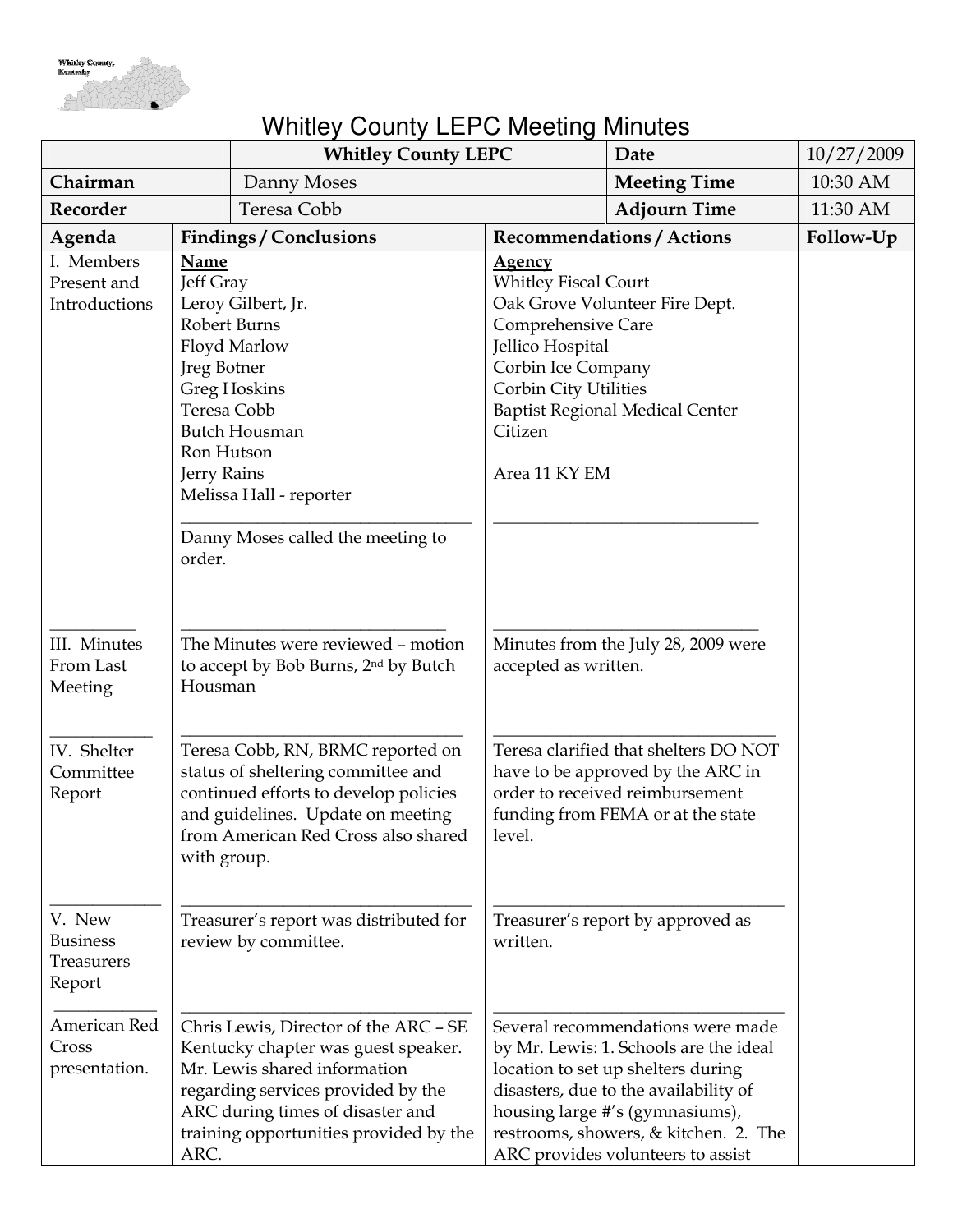|                         |                                                                                                                                                                                                                                                                                                                                                                                                                                                                                                                                                                           | during disasters $&$ covers their<br>expenses, (ie: hotel, meals) but if other<br>volunteers (ie: fire & rescue, EMS, etc.)<br>come from outside the county to assist<br>during an event, the county would be<br>responsible for those expenses - the<br>county should have some type of<br>contingency/emergency funds<br>available. 3. If, at the state level, a<br>disaster is declared by the governor,<br>the county will be able to receive<br>reimbursement from the state. 4.<br>Training opportunity - Louisville<br>Chapter of the ARC is offering a week<br>long disaster preparedness training<br>Nov. 16-21 <sup>st</sup> . This is a series of<br>different classes in many aspects of<br>setting up shelters. If members are<br>interested, Chris will be able to get<br>them into the classes free, but they will<br>be responsible for travel/lodging<br>expenses. | Teresa will<br>get the<br>course out-<br>Line from<br>Louisville<br>and share<br>with the<br>committee. |
|-------------------------|---------------------------------------------------------------------------------------------------------------------------------------------------------------------------------------------------------------------------------------------------------------------------------------------------------------------------------------------------------------------------------------------------------------------------------------------------------------------------------------------------------------------------------------------------------------------------|-------------------------------------------------------------------------------------------------------------------------------------------------------------------------------------------------------------------------------------------------------------------------------------------------------------------------------------------------------------------------------------------------------------------------------------------------------------------------------------------------------------------------------------------------------------------------------------------------------------------------------------------------------------------------------------------------------------------------------------------------------------------------------------------------------------------------------------------------------------------------------------|---------------------------------------------------------------------------------------------------------|
| H1N1 Update             | Teresa Cobb shared information<br>relating to status of H1N1 distribution<br>and vaccine. High volumes of patients<br>are being seen in the ER at BRMC. An<br>alternate location has been set up at<br>the hospital to segregate & treat flu<br>patients when high volumes are<br>presenting for care. Debra<br>McNaughton, WCHD has just<br>received a shipment of the vaccine and<br>will be the point of distribution for the<br>local physician offices, hospital, first<br>responders $&$ she is also preparing for<br>high volumes of children to be<br>vaccinated. | Debra will share more information at<br>next meeting                                                                                                                                                                                                                                                                                                                                                                                                                                                                                                                                                                                                                                                                                                                                                                                                                                |                                                                                                         |
| <b>NDS</b><br>Committee | This was tabled - Andy Croley was<br>unable to attend this meeting for an<br>update.                                                                                                                                                                                                                                                                                                                                                                                                                                                                                      |                                                                                                                                                                                                                                                                                                                                                                                                                                                                                                                                                                                                                                                                                                                                                                                                                                                                                     | Follow-up<br>next meeting                                                                               |
| <b>MARS</b>             | Butch Housman shared information<br>regarding the Navy-Marine Corps<br>MARS program he recently attended<br>in Elizabethtown, KY. This is the<br>"Military Affiliate Radio System" that<br>functions under military control.<br>MARS members are volunteer                                                                                                                                                                                                                                                                                                                | A HAM radio is available for Whitley<br>county and will be stored at Danny's<br>office as it is a portable unit.                                                                                                                                                                                                                                                                                                                                                                                                                                                                                                                                                                                                                                                                                                                                                                    |                                                                                                         |